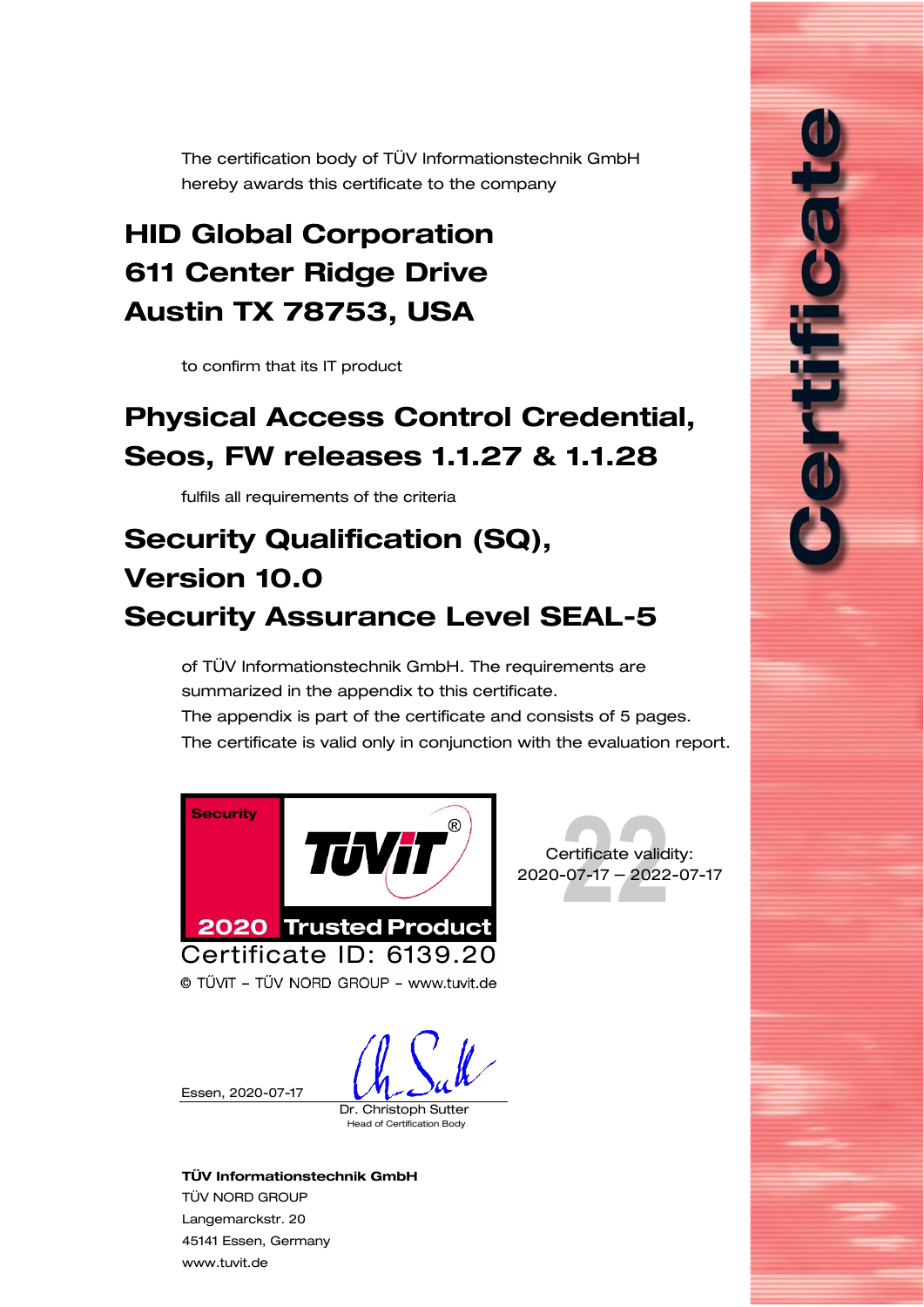<span id="page-1-0"></span>Appendix to the certificate with certificate ID: [6139.20](#page-0-0) page 1 of 5



# Certification Scheme

The certification body of TÜV Informationstechnik GmbH performs its certification on the basis of the following certification scheme:

• German document: "Zertifizierungsprogramm (nicht akkreditierter Bereich) der Zertifizierungsstelle der TÜV Informationstechnik GmbH", version 1.1 as of 2020-03-01, TÜV Informationstechnik GmbH

# Evaluation Report

• "Evaluation Report Security Qualification Trusted Product Security Evaluation Scheme, [Physical Access Control](#page-0-1)  [Credential, Seos, FW](#page-0-1) releases 1.1.27 & 1.1.28", version 1, Revision B as of 2020-07-13, TÜV Informationstechnik GmbH

# Evaluation Requirements

- Requirement Catalog: "Trusted Site Security / Trusted Product Security, Security Qualification (SQ) Requirements Catalog for version 10.0", documentation version 2.8 as of 2020-03-16, TÜV Informationstechnik GmbH
- product-specific security requirements (see below)

The Evaluation Requirements are summarized at the end.

# Evaluation Target

The target of evaluation is the IT product ["Physical Access](#page-0-1)  [Control Credential, Seos, FW releases 1.1.27 & 1.1.28"](#page-0-1) of [HID](#page-0-2)  [Global Corporation.](#page-0-2) The IT product is an access control credential with a security controller (secure element) with Seos core operating system. The Seos core operating system allows read and write access to data based on strong authentication.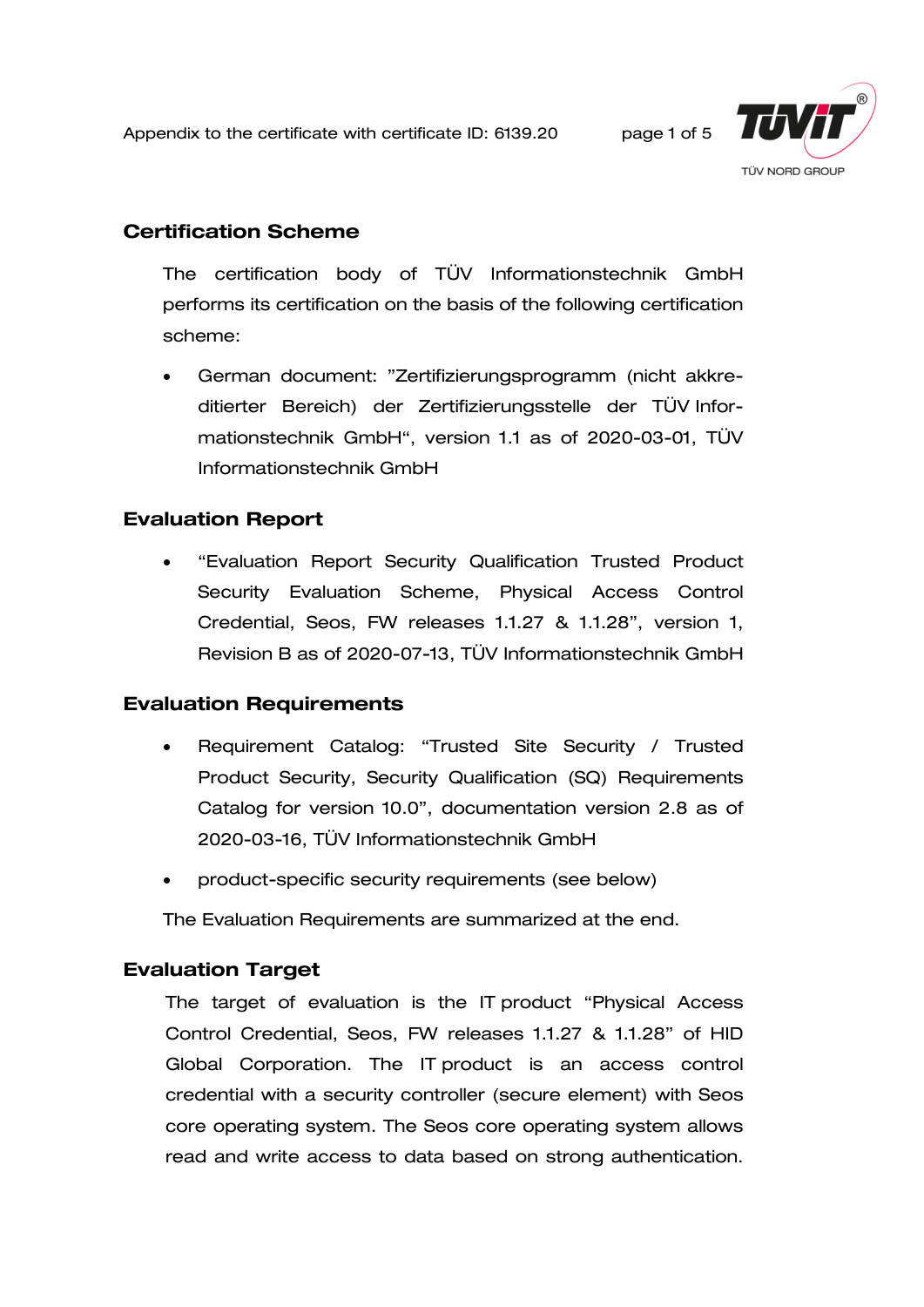Appendix to the certificate with certificate ID: [6139.20](#page-0-0) page 2 of 5



The IT product is targeted to be embedded in an access control systems. It is detailed in the evaluation report.

# Evaluation Result

- All applicable evaluation requirements for the security qualification with Security Assurance Level SEAL-5 are fulfilled.
- The product-specific security requirements are fulfilled.

# Product-specific security requirements

The following product-specific security requirements are the basis of the certification and have been checked.

#### 1 Identification & Authentication

The IT product must enforce a unique identification and authentication of its users. In addition, the IT product must identify and authenticate itself to the user.

#### 2 Trusted Path

To protect the integrity and confidentiality of transmitted data, the IT product must establish a trusted path between itself and the authorized user.

#### 3 Access Control

The IT product must implement measures to ensure that only authorized users have access to their memory (read, modify, add, or remove data).

#### 4 Generation of Random Numbers

The IT product must support the generation of random numbers that are suitable for the usage in cryptographic algorithms.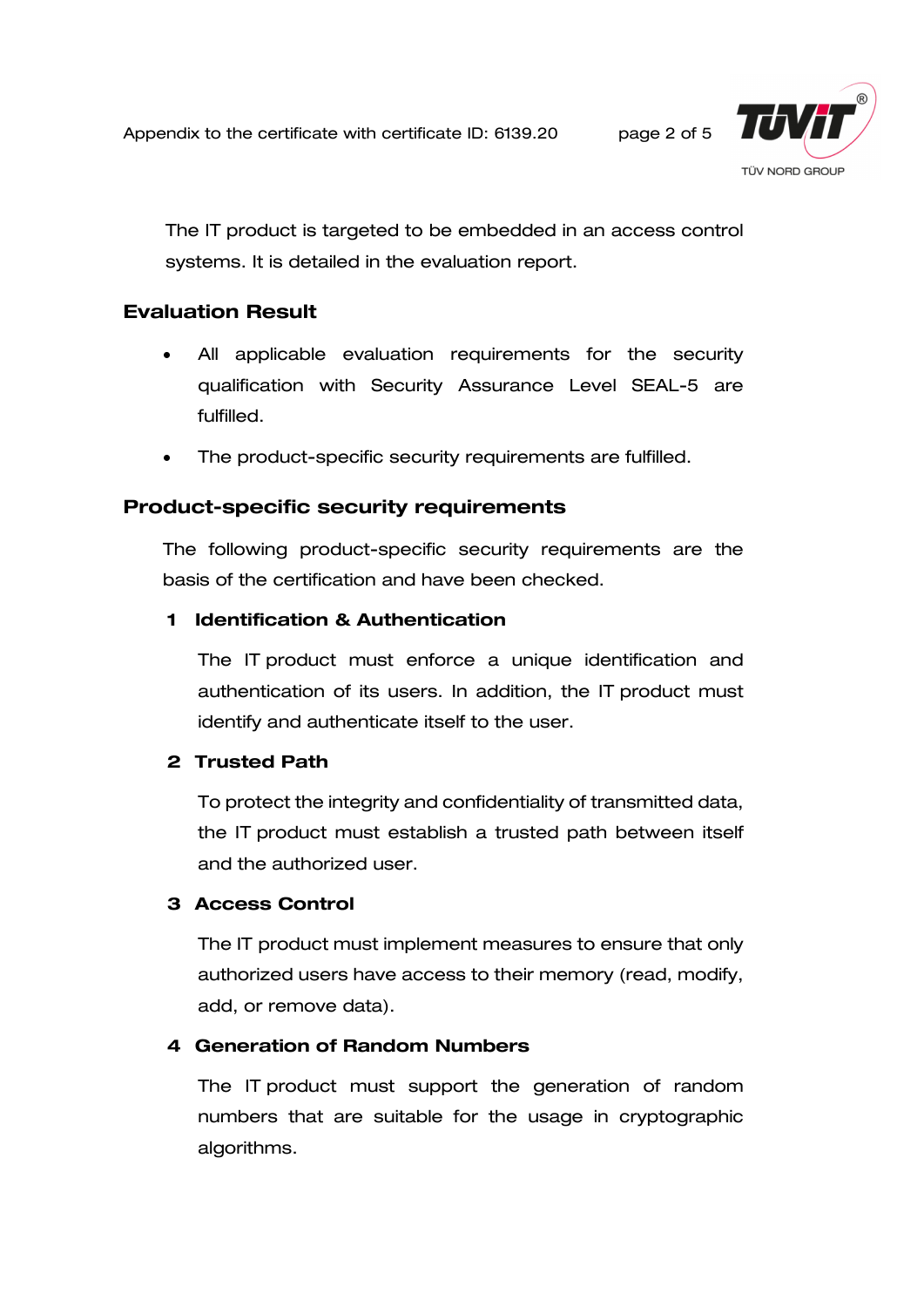Appendix to the certificate with certificate ID: [6139.20](#page-0-0) page 3 of 5



#### 5 Attack Resistance

The IT product must be resistant against known attacks on smart cards. This also covers the implementation of cryptographically strong algorithms as well as measures against physical and logical attacks.

# Summary of the requirements for the Security Qualification (SQ), version 10.0

#### 1 Technical Security Requirements

The technical security requirements must be documented, consistent and verifiable. The specification must be made in accordance with ISO / IEC 17007. In addition, technical security requirements must be derived in the framework of an individual threat and risk analysis, they must be derived from previously defined protection profiles, or they must conform to published security requirements of recognized authorities or bodies of IT security. Furthermore, they must be appropriate to the intended use of the IT product and meet applicable security demands.

#### 2 Architecture and Design

The IT product must be structured reasonably and understandable. Its complexity must not have any impact on security. It must not contain any conceptual vulnerability that allows bypassing or disabling security-relevant components. The hardening and protection measures must be adequate and effective.

#### 3 Development Process

Development of the IT Product must follow a defined development life cycle taking into account at least the phases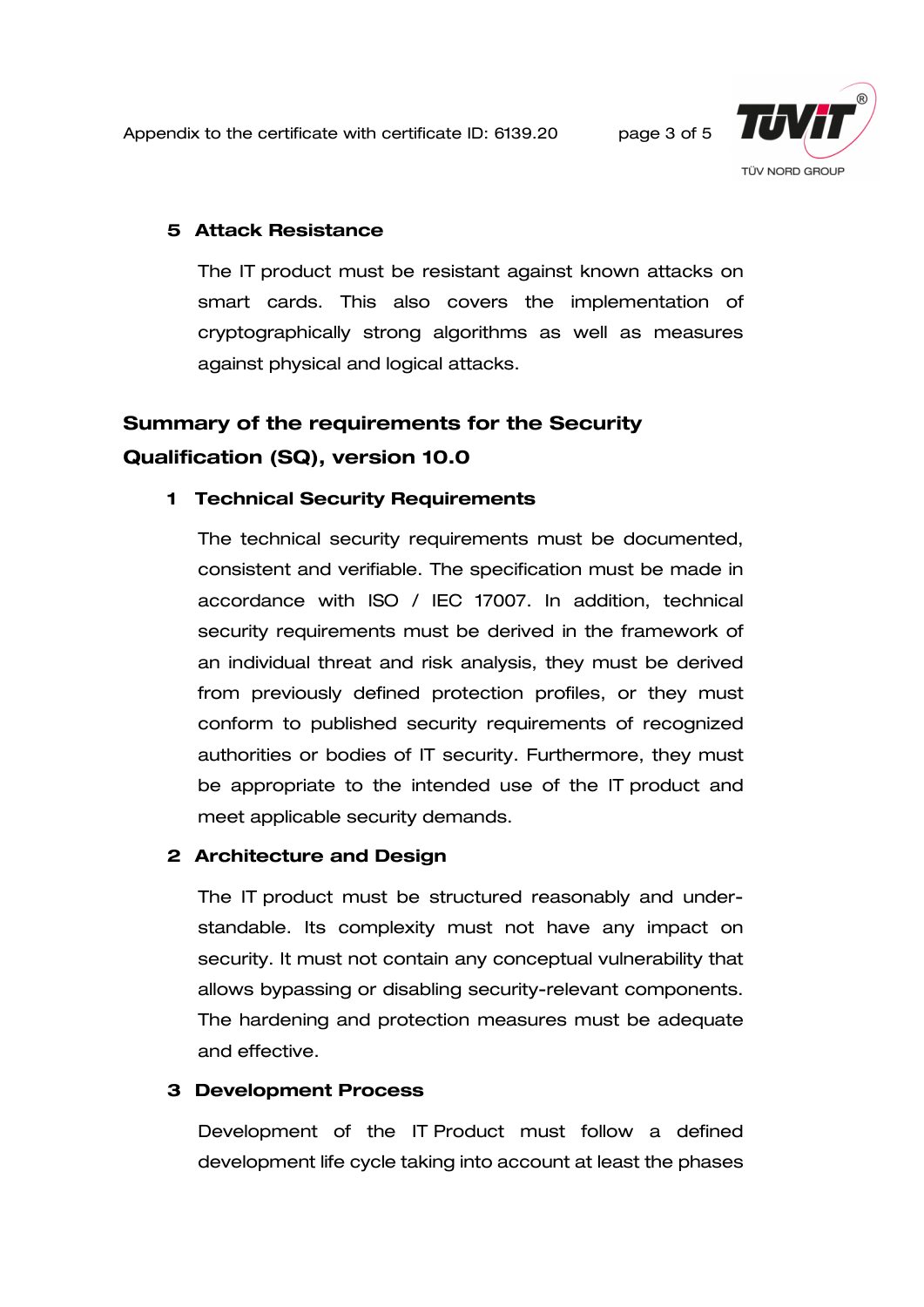

of planning, analysis, design, implementation, testing, deployment and maintenance. The maintenance phase of the development life cycle must consider and eliminate vulnerabilities that allow bypassing or disabling securityrelevant components. As part of the testing phase of the development life cycle tests with respect to security functionality of the IT Product must be considered.

#### 4 Operating Instructions (as of SEAL-4)

The documentation consisting of security requirements for the operating environment of the product, manuals for installation and administration as well as manuals for the end user must be clearly understandable and comprehensible. The documentation must be known to authorized person and always be readily accessible.

#### 5 Vulnerability Assessment and Penetration Testing

The security measures of the IT Product must withstand penetration testing. It must not be possible to break or circumvent security measures. The IT Product must be configured securely, must meet all of the defined technical security requirements and must not have any exploitable vulnerability.

#### 6 Source Code Analysis (as of SEAL-4)

The source code must not contain vulnerabilities, errors or inconsistencies, such as e. g. undocumented commands, parameters and test functions.

#### 7 Change Management (as of SEAL-5)

Patch management must be completely documented and suitable for the IT Product. The procedure for amendments of the IT Product must be clearly defined and appropriate for the